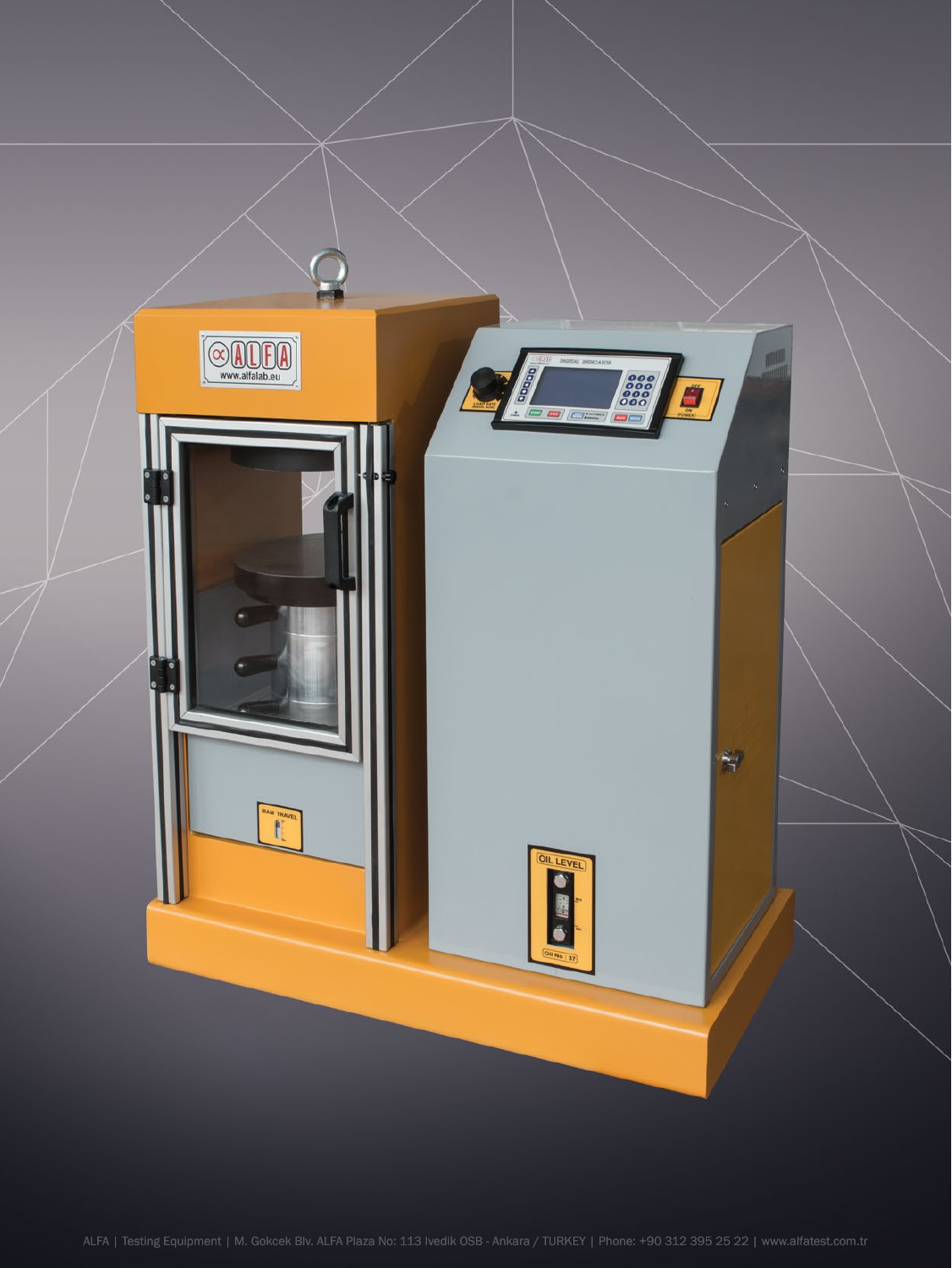

COMPRESSION TESTER (B-001/LCD) ASTM C39 • EN 12390:4

- Used to test the compression strength of concrete cubes/cylinders of different sizes.
- The rigid design provides stability and strength for a better using experience.
- Equipped with an LCD unit that displays the data graphically of each test with the ability to save and recall the results of the tested specimens.
- The Data Acquisition Control provides real-time graphical indication.
- Automatically determines the load rate in accordance with the international standards upon sample type.
- With the AUTO-STOP function, the test will automatically stop.
- Fully automatic mode or manual mode in which the user gets the ability to adjust the load rate and period manually are available.
- The upper seating adjusts itself to apply homogeneous loading on the sample.
- Supplied complete with spacer discs.

| Code     | $B-001/LCD/1$ | $B-001/LCD/2$ | $B-001/LCD/3$ |
|----------|---------------|---------------|---------------|
| Capacity | 1,125 kN      | 2,000 kN      | 3000 kN       |
|          | 250,000 lb    | 450,000 lb    | 650,000 lb    |

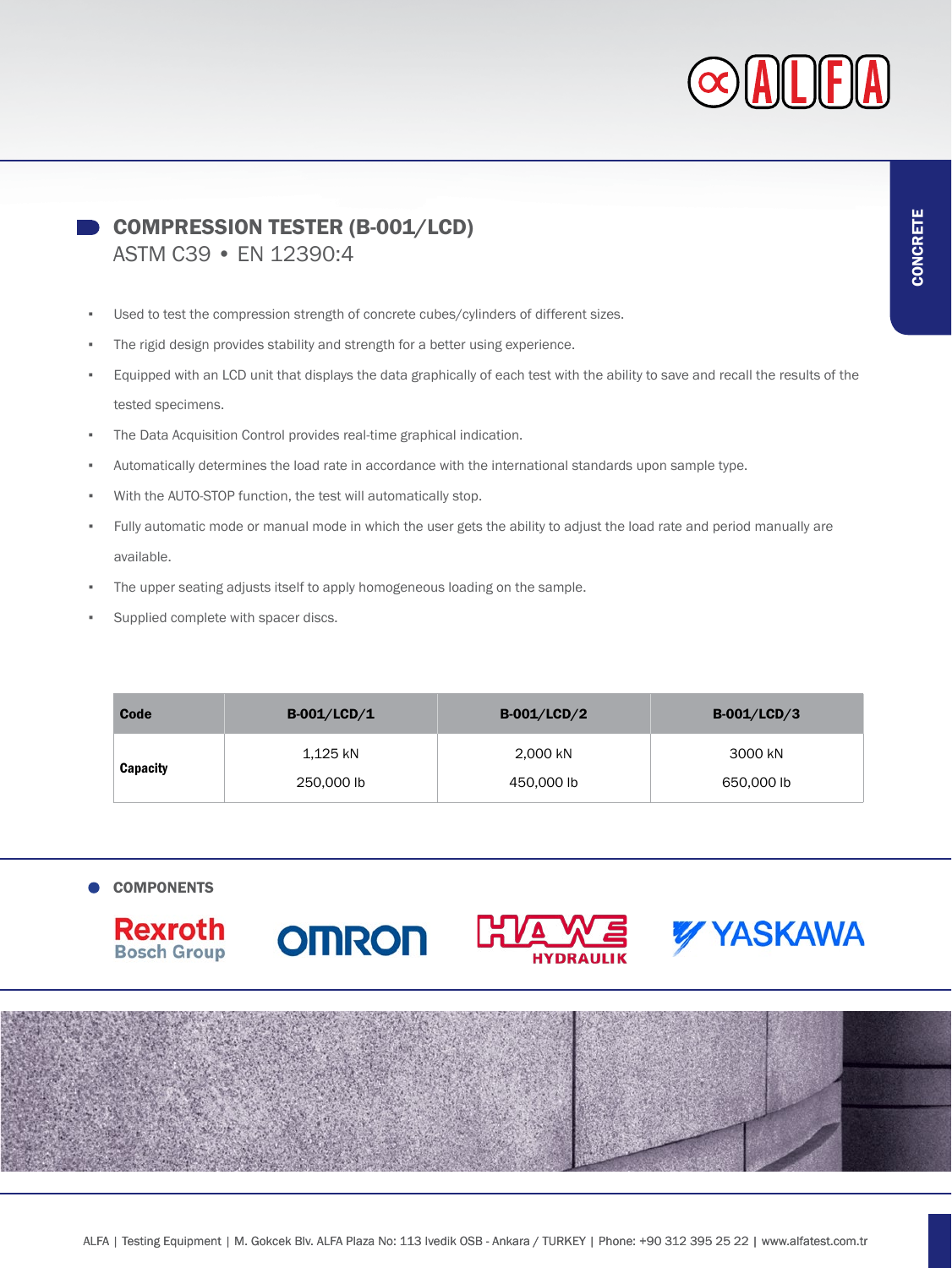# COMPRESSION TESTER (B-001/LCD)

ASTM C39 • EN 12390:4

## TECHNICAL SPECIFICATIONS

- Fully Automatic.
- Graphical LCD Data Acquisition Control System.
- Automatic Load Rate upon Sample Type.
- Stops Automatically, when Test is completed.
- Real time graph indication.
- Total Load and also Per Area are given.
- Test results can be transferred to computer to be printed or from the thermal printer.
- Different units are available (kN / kgf / lbf).
- Calibration done easily on 5 pts.
- Manual Control is available.
- If weight of sample entered, Unit Weight is determined.
- Rigid Frame.
- Upper and Lower Platens in accordance with international Specifications.
- Upper Seating for Homogeneous Loading.
- Distance Pieces included.
- Power Supply: 220 240 V / 50 60 Hz (110 V / 60 Hz is also available)
- Computer and printer are not included in the price

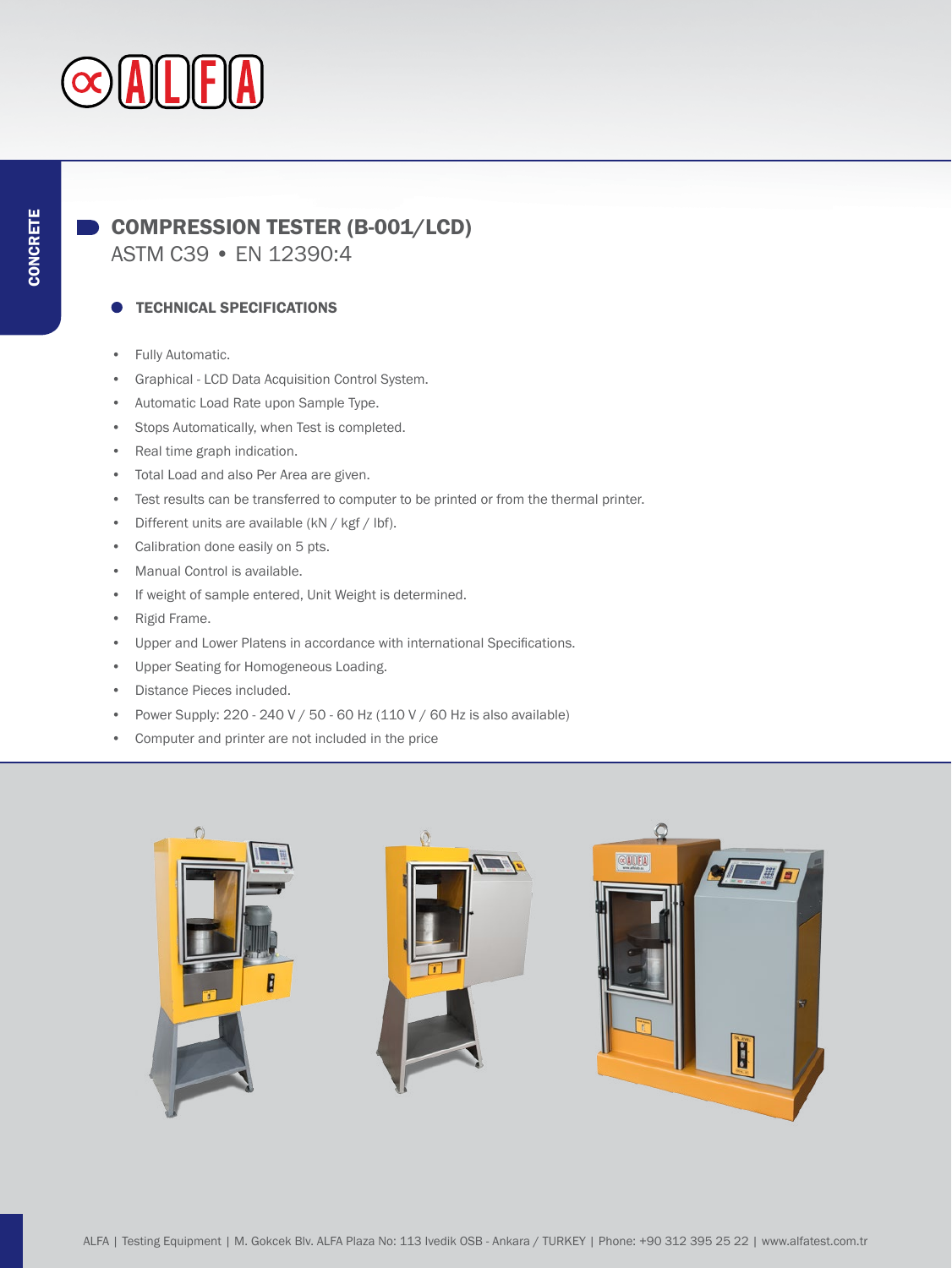# $|A|L|F|$

CONCRETE CONCRETE

# COMPRESSION TESTER (B-001/LCD)

ASTM C39 • EN 12390:4

|                                          | <b>B-001/LCD/2</b>                | <b>B-001/LCD/3</b>                |
|------------------------------------------|-----------------------------------|-----------------------------------|
| Capacity                                 | 2000 kN                           | 3000 kN                           |
| Frame                                    | Welded, Rigid<br>mono-block frame | Welded, Rigid<br>mono-block frame |
| Upper Platen<br>Dimension (A)            | Ø 300 mm                          | Ø 300 mm                          |
| <b>Lower Platen</b><br>Dimension (A)     | Ø 300 mm                          | Ø 300 mm                          |
| Piston Stroke                            | 50 mm                             | 50 mm                             |
| (B)                                      | 50 mm                             | 50 mm                             |
| Horizontal<br>Clearance (C)              | 330 mm                            | 440 mm                            |
| <b>Maximum Vertical</b><br>Clearance (D) | 345 mm                            | 345 mm                            |
| (F)                                      | 185 mm                            | 185 mm                            |
| Height (H)                               | 890 mm                            | 940 mm                            |



## SAMPLE SIZES

- Cubes with side length of 100 mm, 150 mm, 200 mm or any other custom cube/prism size can be tested with the machine.
- Cylinders with diameter of 150 mm, 160 mm and height of 300 mm, 320 mm relatively or any other custom diameter and height can be tested with the machine.

## NAVIGATING THROUGH THE LCD CONTROL UNIT

• Using the LCD control unit, to perform tests, to calibrate and to adjust the settings of the machine provides an easy and userfriendly experience.

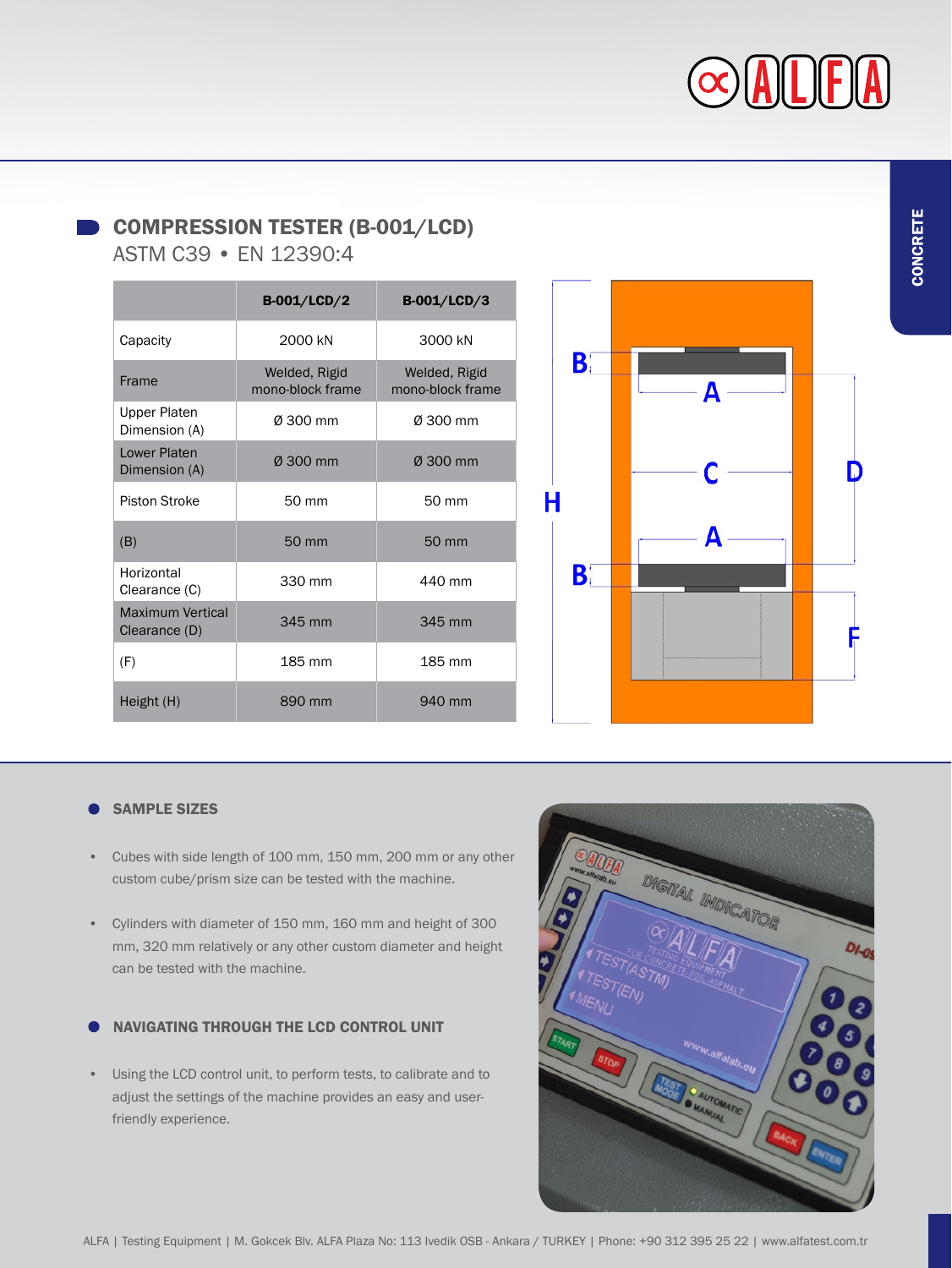

# COMPRESSION TESTER (B-001/LCD)

ASTM C39 • EN 12390:4



#### PERFORMING THE TEST ACCORDING TO ASTM STANDARDS ▲

- Simply navigate through the LCD control panel by selecting "TEST (ASTM)" from the main screen.
- Choose the diameter of the cylinder (in inches) or specify the custom dimensions of your sample.
- Choose the mode from the main screen by selecting either AUTOMATIC or MANUAL.
- Press "Start" to begin the test.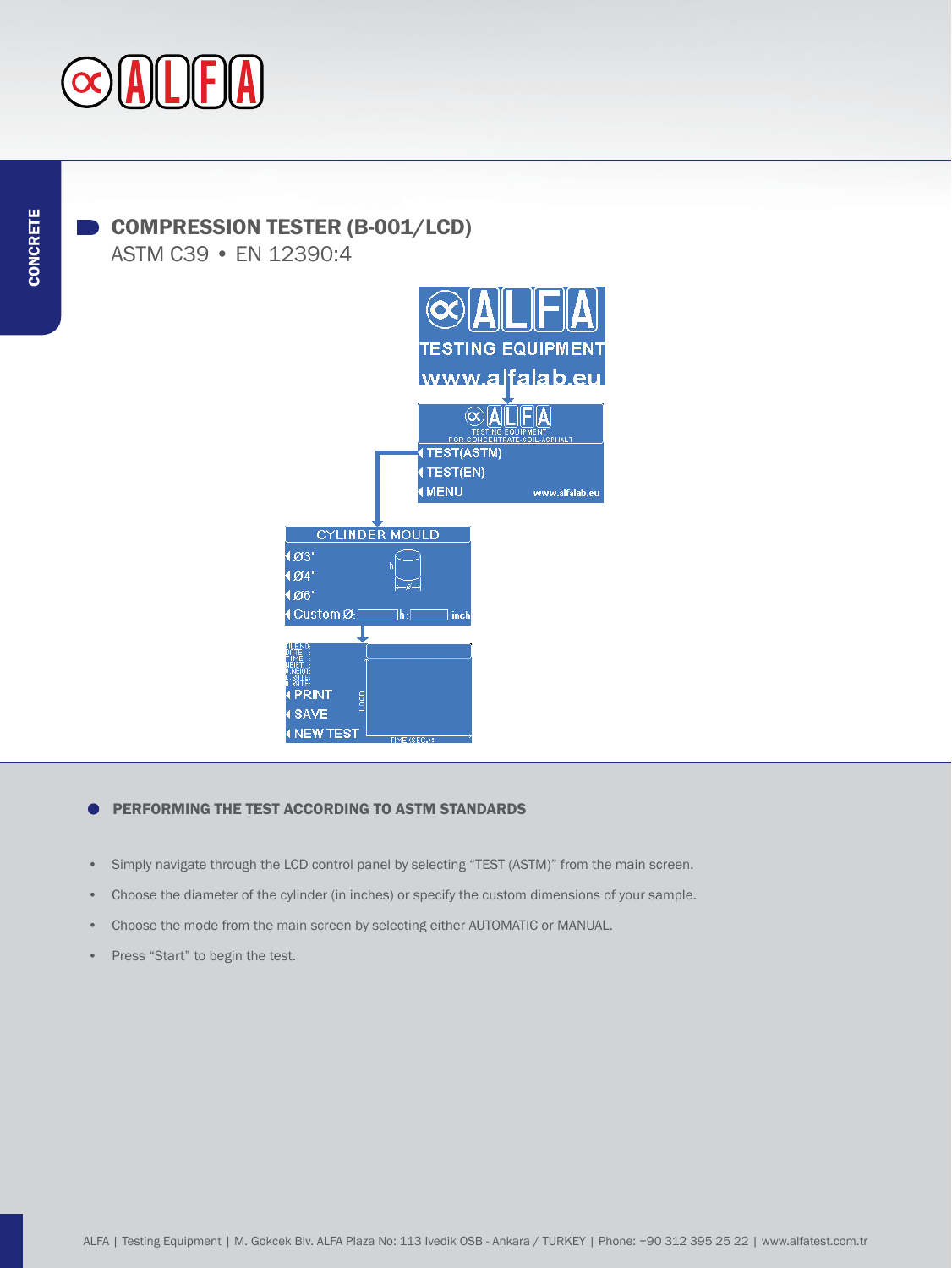



## PERFORMING THE TEST ACCORDING TO EN STANDARDS

- Simply navigate through the LCD control panel by selecting "TEST (EN)" from the main screen.
- Choose the sample size (in millimeters) or specify the custom dimensions of your sample.
- Choose the mode from the main screen by selecting either AUTOMATIC or MANUAL.
- Press "Start" to begin the test.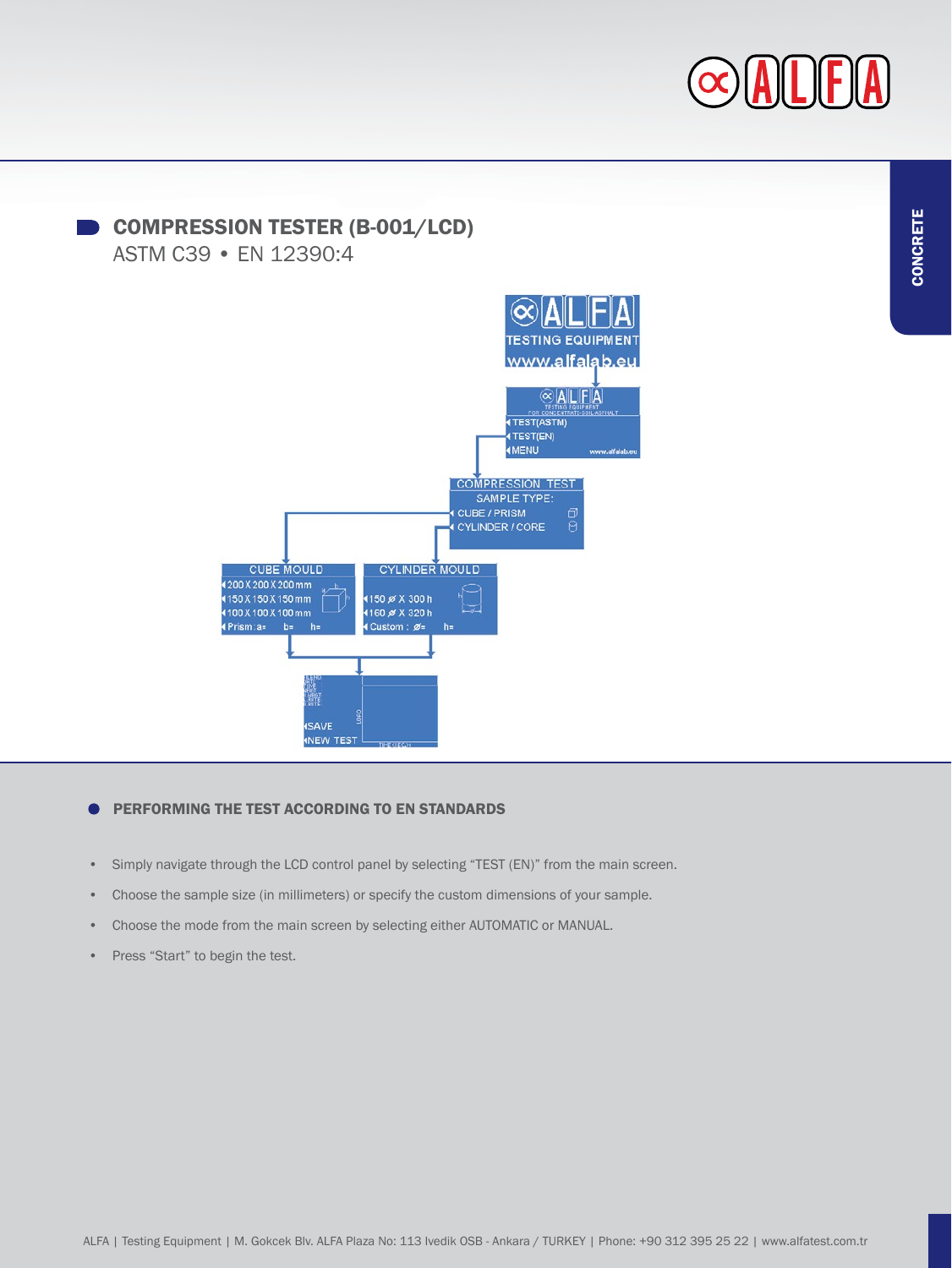

# COMPRESSION TESTER (B-001/LCD)

ASTM C39 • EN 12390:4



#### THE DESIGN ▲

• The rigid frame provides stability and firmness to the machine. Choosing the best components to build-up the machine gives the machine more strength and longer working-age.

### CALIBRATING THE MACHINE

- Calibration can be easily done in 1 or 2 or ... 5 points
- To view the Calibration Procedure, kindly navigate through the menu [MENU > CALIBRATION MANUAL]